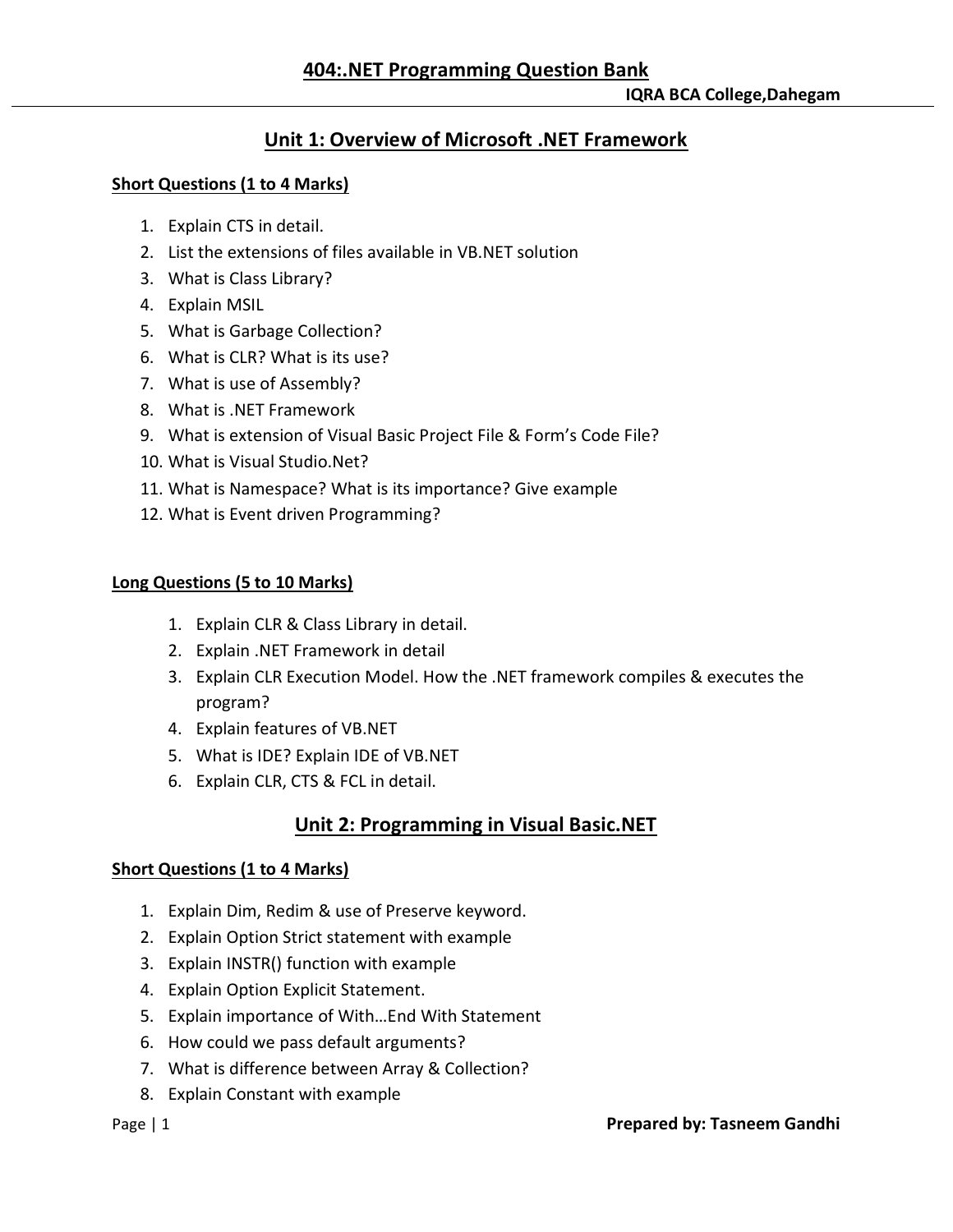- 9. Explain Option Compare statement with example
- 10. What is Module?
- 11. Explain Collection.
- 12. Write down rules for optional arguments.
- 13. What is use of Val() function?
- 14. What is use of Switch() function?
- 15. Is it necessary to declare variables?
- 16. What is Enumeration? How do we create it? Give example
- 17. Explain AND & OR operator with example
- 18. What is default value of Date & Bollean datatype?
- 19. What is use of Messagebox & Inputbox?
- 20. What is CTYPE() function?
- 21. What is the use of Mid() function?
- 22. What is Modular Coding?
- 23. What is Module?
- 24. What is Boxing in VB.NET?

### **Long Questions (5 to 10 Marks)**

- 1. Explain Argument Passing mechanism of VB.NET. How to pass variable no. of arguments?
- 2. Explain Date & Time related functions of .NET
- 3. What is difference between Collection & Array? Explain any two collection in detail.
- 4. Explain String functions with example.
- 5. Explain MDI & SDI in detail.
- 6. What is Function Explain Call By Value & Call By Reference with example.
- 7. Define Module. Explain with example
- 8. Explain InputBox & MessageBox in detail
- 9. Short Note: Procedure & its advantages
- 10. Short Note: Datatype of VB.NET
- 11. Explain Nested If & For ..Next with example
- 12. What is Procedure? How it differs from function? How to pass arguments in it? Explain with example
- 13. Explain all Option Statement with example
- 14. Explain Select…Case with example
- 15. Write about Control Statements.
- 16. Compare Select…Case with IF…ELSEIF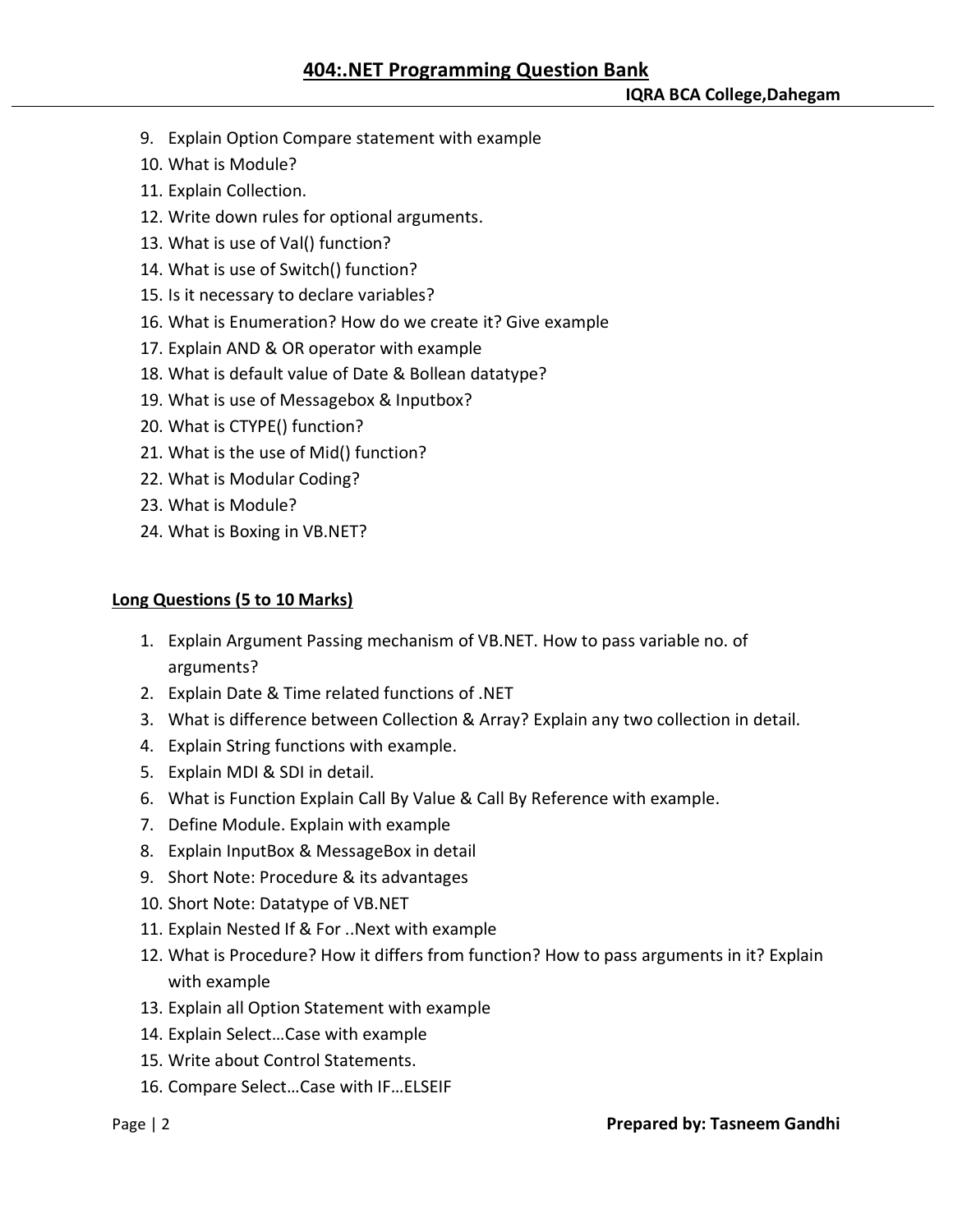- 17. Write a note on Datatype Conversion functions
- 18. Discuss the concept of Dynamic Array in VB.NET.How to create dynamic array? Explain REDIM & PRESERVE keyword in detail.
- 19. What is Modular Coding?Explain procedure with example.
- 20. Explain Conditional Statement in VB.NET
- 21. What is difference between Collection & Array? Explain any three properties & methods of array

## **Unit 3:Introduction to Windows Controls**

### **Short Questions (1 to 4 Marks)**

- 1. What is difference between GroupBox & Panel Control?
- 2. What is significance of Timer Control? Explain with example.
- 3. Discuss important properties of Progressbar
- 4. Explain Err object
- 5. Explain UseMnemonic property of Label
- 6. What is difference between Enable & Visible property of Controls?
- 7. Explain any two property of PictureBox.
- 8. What is difference between Checkbox & Radiobutton?
- 9. What is Context Menu?
- 10. What is difference between Scroll & Valuechanged event of scrollbar control?
- 11. Explain Multiline & wordwrap property of Textbox Control
- 12. Explain Print Dialog Box
- 13. How to load an image during runtime in Picturebox?
- 14. How to add icons in Treeview?
- 15. How to add Textbox at runtime?
- 16. Give two property of LinkLabel
- 17. Which block is always executed in Try block? Explain with example
- 18. Give any one Form method
- 19. Give two properties of Listbox which is usual to connect with Database
- 20. Explain any two dynamic property of Textbox Control
- 21. Explain dynamic(runtime) property of Listbox Control
- 22. Differentiate Modal & Mdeless Dialog Box
- 23. List various Containers(container control) in VB.NET
- 24. Explain Add() & Insert() method of Listbox.
- 25. Explain Image property of Picturebox
- 26. List properties of Timer Control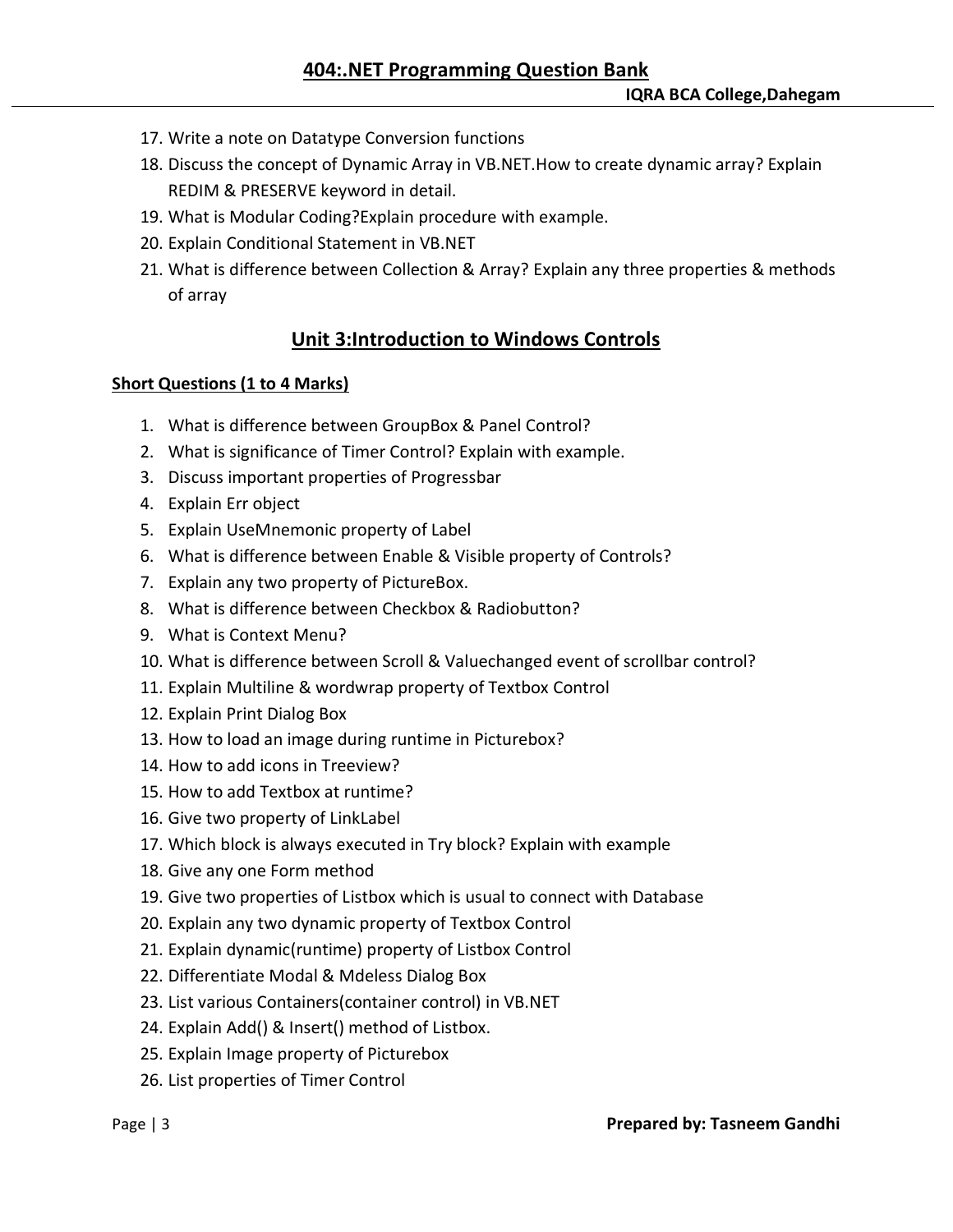- 27. What is Design time & Run time property?
- 28. Explain Error Provider & Help Provider Controls.

## **Long Questions (5 to 10 Marks)**

- 1. Explain RichTextbox Control with all properties, methods & events.
- 2. Explain Treeview Control with all properties, methods & events.
- 3. What is Modal & Modeless Dialog Boxes? List all dialog boxes available in vb.net. Explain any one of them.
- 4. Explain all mouse events of VB.NET
- 5. Explain Exception Handling mechanism of VB.NET. Also explain types of exception OR Short Note: Error Trapping mechanism OR Explain TRY…CATCH…FINALLY block with illustration.
- 6. Explain all keyboard events of VB.NET
- 7. Explain ImageList Control with all properties, methods & events.
- 8. Explain Font DialogBox & Color DialogBox
- 9. How do we add & remove controls at runtime? Write a code to add & remove Textbox at runtime.
- 10. Explain SaveFile Dialogbox & OpenFile Dialogbox Controls with all properties, methods & events.
- 11. Explain NotifyIcon, HelpProvider & ErrorProvider
- 12. Explain Listbox & Combobox Control with all properties, methods & events.
- 13. Explain Textbox Control with all properties, methods & events.
- 14. Explain ListView Control with all properties, methods & events.
- 15. Explain CheckedListBox Control with all properties, methods & events.
- 16. Short Note on ToolStrip. How to add a button in the Toolstrip during runtime?
- 17. Write on Timer Control
- 18. Write on LinkLabel Control with all properties, methods & events.
- 19. Explain Toolbar Control with all properties, methods & events.
- 20. Explain MaskedTextBox Control with all properties, methods & events.
- 21. Explain TrackBar Control with all properties, methods & events.
- 22. Explain Menustrip & ContextMenuStrip. How to create SepratorBar? How to add Imge to menu items
- 23. Explain ScrollBar Control with all properties, methods & events.
- 24. What is Event? What is Event driven Programming? Explain any two mouse & keyboard events of Form Control
- 25. Explain ListBox & CheckedListBox Control with all properties, methods & events.

### Page | 4 **Prepared by: Tasneem Gandhi**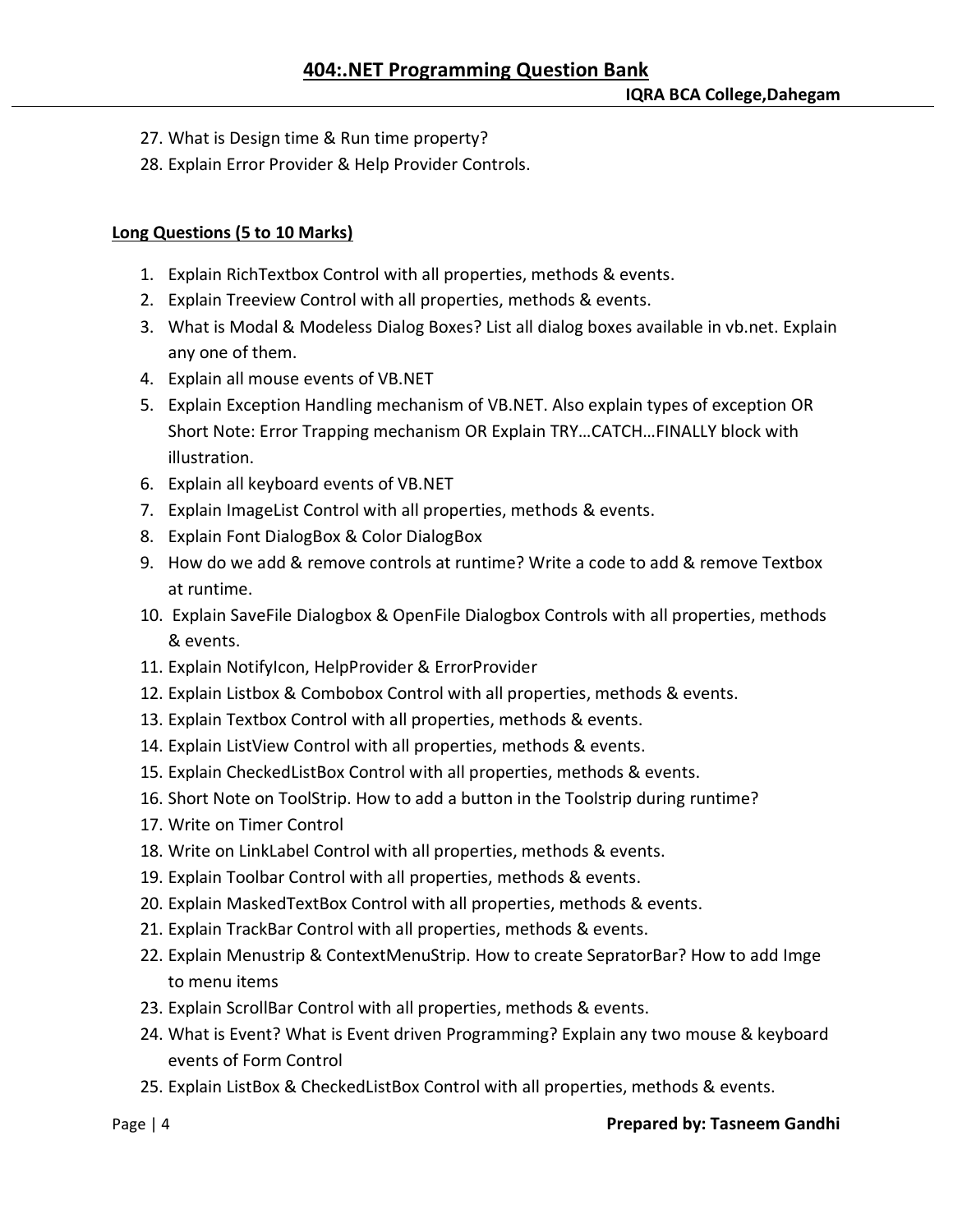- 26. Explain ProgressBar & Timer Control with all properties, methods & events.
- 27. Explain Menu with its properties. Also write steps to design Menu
- 28. List Common Dialog Control and explain any two dialog Control

## **Unit 4:Object Oriented Programming**

### **Short Questions (1 to 4 Marks)**

- 1. What is Abstract Base Class? Which keyword is ued to create Abstract Base Class?
- 2. What is use of MyBase & MyClass keyword in VB.NET?
- 3. How do we create our own property?
- 4. What is Abstraction?
- 5. Define Shadowing
- 6. How to fire an Event? Give its code
- 7. Define shared variable
- 8. How to declare a class & event in it?
- 9. Explain user-defined datatypes.
- 10. Explain MustInherit keyword with example
- 11. Define property & Event

### **Long Questions (5 to 10 Marks)**

- 1. Explain Inheritance in VB.NET. which inheritance is not supported in VB.NET? explain its Solution
- 2. What is Interface? How it is different from Inheritance? Explain in detail.
- 3. How can we create Abstract class in VB.NET? explain with example
- 4. Explain various Access modifiers / Access specifiers
- 5. Explain Abstraction, Encapsulation & Polymorphism with example
- 6. Write a note about Classes, objects & constructor
- 7. Discuss Class modifiers. How to define a Class?
- 8. Explain Interfaced Polymorphism
- 9. Explain Overriding
- 10. Discuss on OOP concepts
- 11. Discuss on Overridable, Overrides, Mustoverrides & NotOverridable
- 12. Compare overloading & overriding
- 13. How can we create Constructor & Destructor in VB.NET Explain with example
- 14. What is Interface in VB.NET? Explain with example.